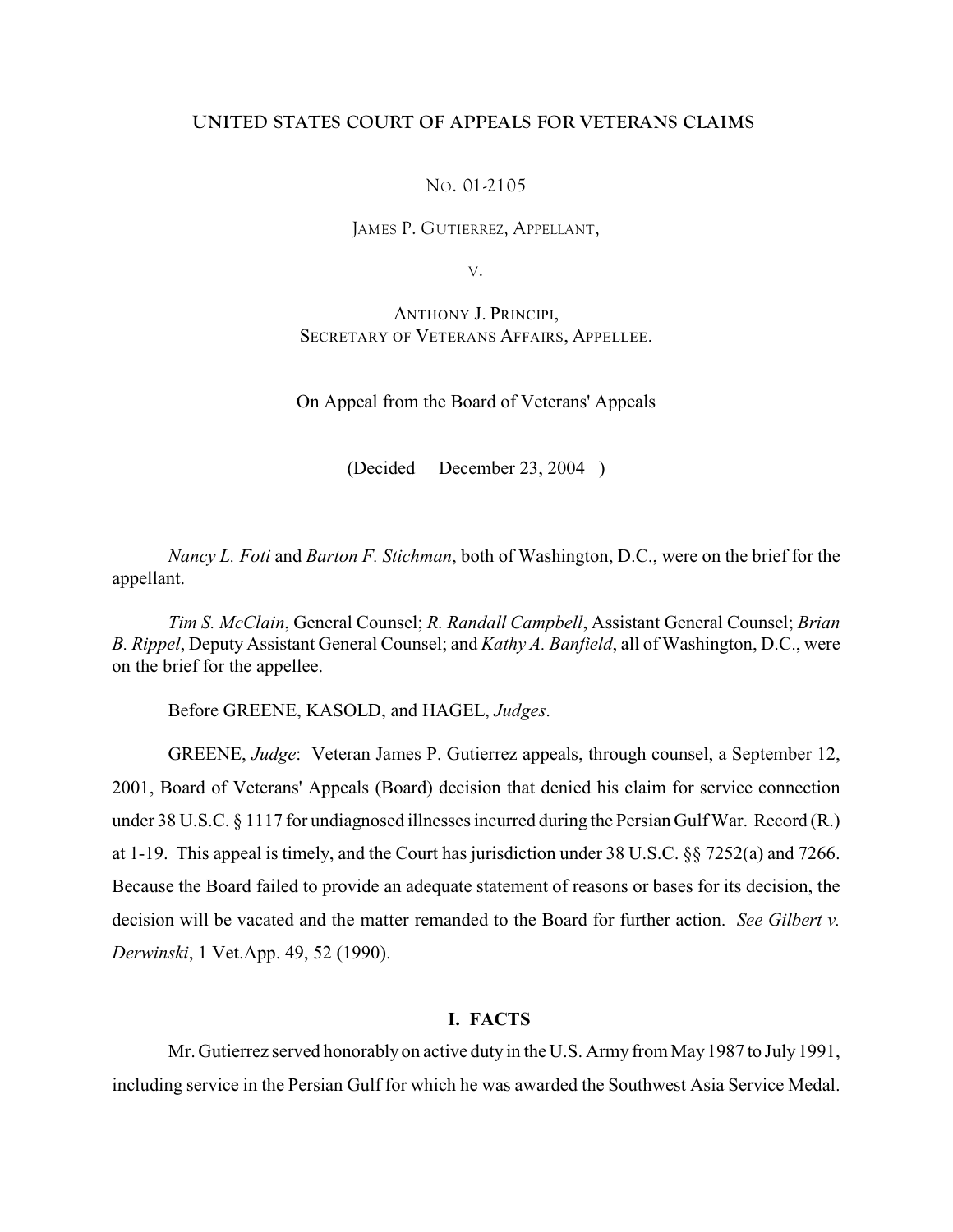R. at 64, 92. Upon entering service, Mr. Gutierrez's physical condition was normal. R. at 21-26. His service medical records (SMRs) indicate that he was treated for lower-back pain in June 1990. R. at 27, 44. In March 1991, Mr. Guteirrez suffered a "Jones fracture" of his left foot. R. at 51. A Jones fracture is defined as a "fracture of the fifth metatarsal." DORLAND'S ILLUSTRATED MEDICAL DICTIONARY 662 (28th ed. 1994). In 1991, he was awarded service connection for residuals of the Jones fracture, and assigned a 10% disability rating. R. at 76.

During a July 1996 VA Persian Gulf Registry medical examination, Mr. Gutierrez complained that since July 1991, he had experienced a loss of energy, inability to "work out," dizziness, and light-headedness. R. at 105-11. He also stated that since October 1991, he had experienced aching in his muscles and joints. R. at 106, 108. Mr. Gutierrez further related that since June 1994, he had noticed a loss of his ability to concentrate and a loss of memory. R. at 106. He also reported that he and his wife had been trying to have a child and that he had been told that he had "slow sperm." *Id.* The medical examiner reported that Mr. Gutierrez's most severe symptom during the examination was fatigue and that muscle and joint aches, memory loss, and inability to concentrate were all currently present. R. at 352. The examiner did not diagnose any cause for those symptoms. *See* R. at 105-11. He referred Mr. Gutierrez to outpatient care, but a specific reason was not noted in the examination report. R. at 354.

In March 1997, Mr. Gutierrez filed with a VA regional office (RO) a claim for service connection for "Gulf War Syndrome" as manifested by symptoms of joint and muscle pain, dizziness, fatigue, and decreased vision. R. at 79. An April 1997 radiology report showed that he had widespread spinal stenosis and protruding discs at L3-L4 and L4-L5. R. at 197. Dr. David Caldwell, a private orthopedic surgeon, opined that Mr. Gutierrez's episodic lower-back pain and complaints of left-foot numbness were probably related to the L4-5 disc protrusion. R. at 198. The report from a September 1997 VA general medical examination reflects Mr. Gutierrez's assertion that, while he was in the Persian Gulf, he had been exposed to oil-fire smoke and took nerve-gas pills every day. R. at 125. The report also records his complaints of muscle and joint pain, fatigue, a back disorder, light-headedness, and foot difficulties. R. at 125-27. There were no diagnoses made during that VA examination. *Id*. Additionally, medical records dated September 1997 from a VA Persian Gulf War Clinic reflect that Mr. Gutierrez was suffering from mild fatigue, aches and pains in his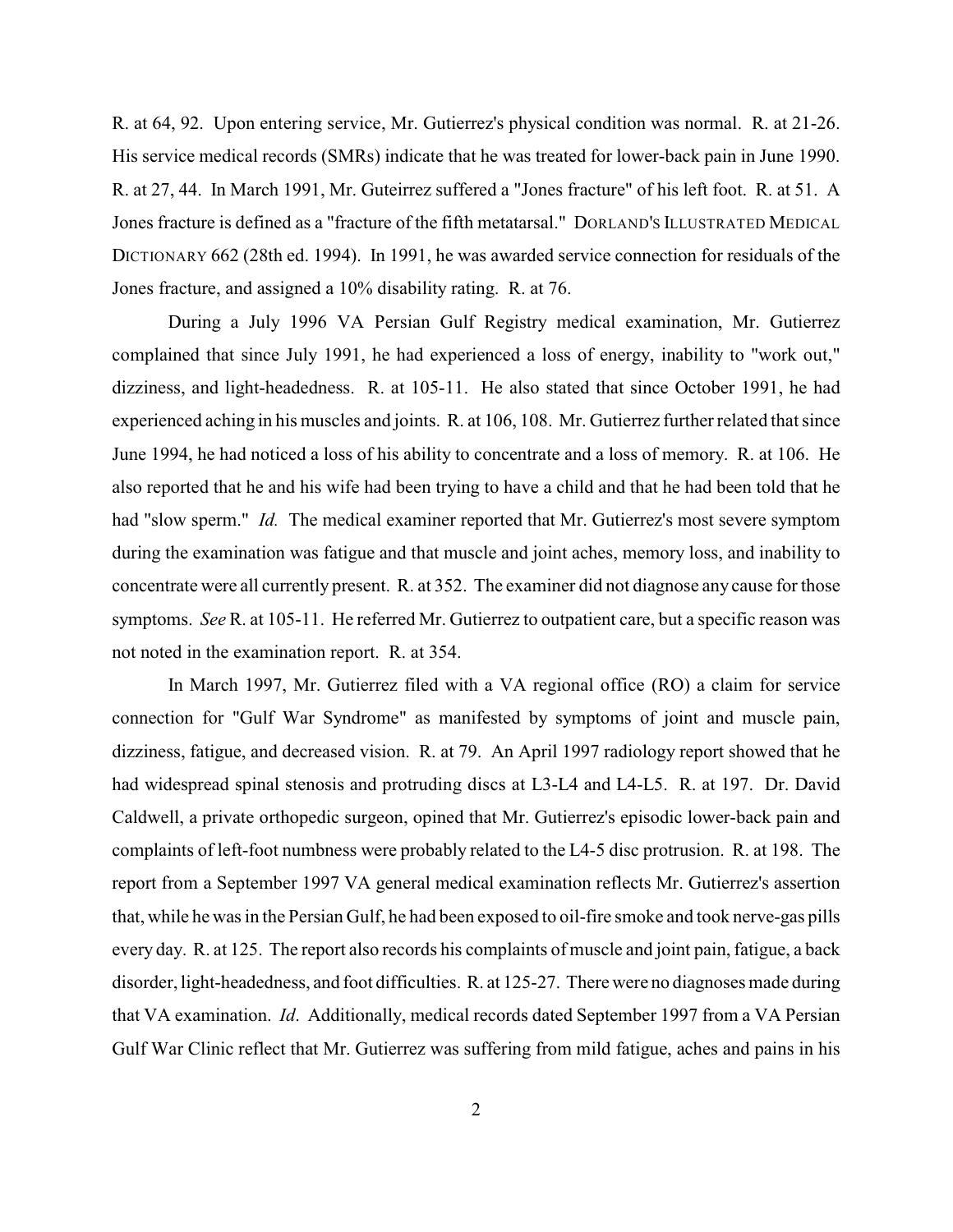joints, and blood in his urine, but provided no medical etiology for these maladies. R. at 332, 367- 68.

 In October 1997, the RO denied Mr. Gutierrez's claim after concluding that his symptoms were not incurred in or caused by his service in the Persian Gulf. R. at 137-141. The RO found that his complaints about his claimed conditions were first made during the Persian Gulf War Registry examination in July 1996 and that his SMRs were negative for fatigue, dizziness, and joint and muscle pain. R. at 138. Mr. Gutierrez appealed to the Board and argued that he began suffering from his claimed symptoms within a year after his discharge from service and that they were now more constant and persistent*.* R. at 145-46, 191-92.

During an appeal to the Board, Mr. Gutierrez submitted statements from his wife (R. at 150), a friend (R. at 202) ("[I] have noticed a decline in his general health. He has [not] been as active as [I] am used to seeing him."), and his father (R. at 203). His wife stated: "I have noticed a decline in his general health. He does [not] seem to have as much energy, tires quickly, complains of aches [and] pains throughout his body, and seems to forget information easily." R. at 150. Those statements provided individual and personal observations of Mr. Gutierrez's declining health. Additionally, a February 1998 VA vision examiner diagnosed Mr. Gutierrez as having compound myopic astigmatism with hysterical visual fields. However, no cause for this defect was provided. R. at 154-55. That same month, Mr. Gutierrez was given a VA spinal examination but no diagnosis was made for any specific illnesses causing his complaints of joint and muscle pain, fatigue, dizziness, memory loss, or loss of concentration. R. at 157-59.

While being examined in March 1999, Mr. Gutierrez again complained of easy fatigability, decreased vision, and foot and back pain. R. at 227-29. No cause for his fatigue was determined. Medical records from a Gulf War Clinic, dated November 15, 1999, also revealed that he had reported having painful and aching joints. R. at 329. In May 2000, the Board remanded to the RO Mr. Gutierrez's claim for readjudication. The RO was ordered to first obtain results from VA's Gulf War Study Program and additional medical records that had been identified by Mr. Gutierrez. R. at 319. In August 2000, the RO issued a Supplemental Statement of the Case (SSOC) confirming the denial of Mr. Gutierrez's claim. R. at 383. He appealed to the Board and submitted VA medical records dated April 25, 2001, that indicated that he had complained of problems with sleeping, concentrating, and low energy, and that he had advised the examiner that he felt irritable, nonsocial,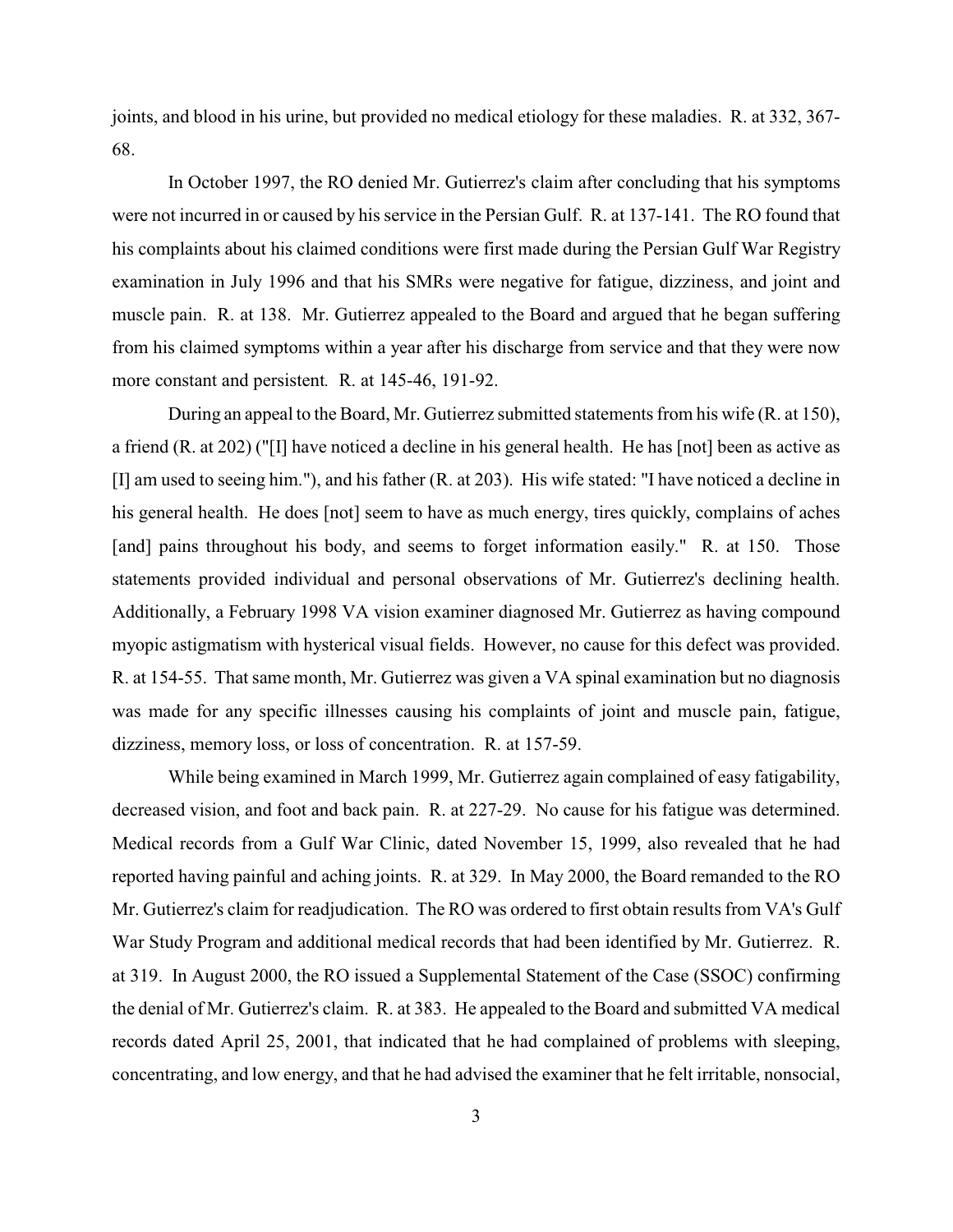and unmotivated. R. at 426-27. VA medical records dated from March through December 2000, documented Mr. Gutierrez's continued complaints of fatigue, low energy, poor concentration, and sensitivity to loud noises, and recorded his concern that he may have arthritis in his left leg related to his claimed symptoms. R. at 327, 423-25. These records also reflect that Mr. Gutierrez complained of having trouble sleeping. *Id.*

After reviewing the evidence, the Board, in the September 12, 2001, decision on appeal, denied Mr. Gutierrez's claim. The Board stated: "The Board does not believe that [Mr. Gutierrez] has had fatigue, dizziness, memory loss, and a loss of concentration since his discharge from active service." R. at 17. The Board specifically found that "there is no competent evidence of an undiagnosed illness manifested by joint and muscle pain, fatigue, dizziness, decreased vision (other than the use of glasses), memory loss and loss of concentration associated with the veteran's active service" and concluded that Mr. Gutierrez's complaints of these conditions over an extended period of time were "not credible" and purely subjective. R. at 3, 17. The Board stated further:

> The only evidence of record before the Board specifically linking [Mr. Gutierrez's] current alleged disabilities to his service or Gulf War [S]yndrome consist of the veteran's own evidentiary assertions. Such evidence is of limited probative weight. While the veteran is competent to describe manifestations perceivable to a lay party, he is not competent to diagnose himself with disabilities and then associate those disabilities with his active service or with any form of Persian Gulf [S]yndrome.

R. at 16. In conclusion, the Board found that "the preponderance of the medical evidence fails to indicate that these disabilities are related to service or illness associated with service*." Id.* Mr. Gutierrez appealed to the Court.

On appeal, Mr. Gutierrez contends that the evidence of record establishes that he has undiagnosed medical illnesses resulting from his service in the Persian Gulf that entitle him to service connection. Appellant's Brief (Br.) at 7-10. He maintains that he satisfies all requirements of section 1117 and VA regulations because he is a Persian Gulf veteran, and that his symptoms demonstrate objective indications of chronic disabilities that are not attributed to any known clinical diagnoses. *Id*. Mr. Gutierrez contends that a remand is not required to provide him with another VA medical examination and that reversal is the appropriate remedy.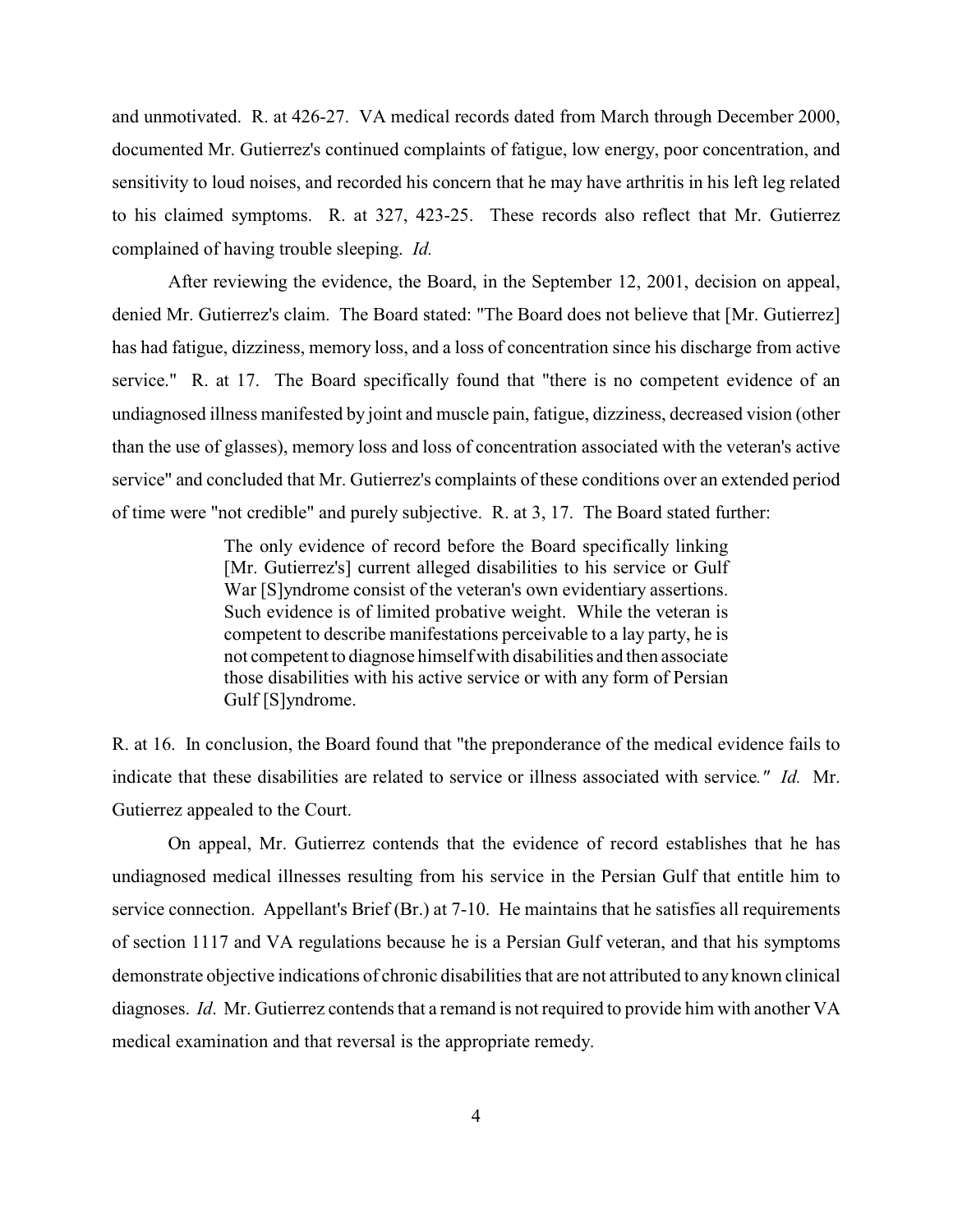The Secretary argues that reversal is not supported by the evidence of record. Secretary's Br. at 8. Rather, he contends that the matter should be remanded because (1) VA failed in its duty to assist by not obtaining a current VA medical examination that provided an opinion as to whether any of Mr. Gutierrez's symptomatology was attributable to a specific ongoing disease process or to an undiagnosed illness (Br. at 11-12); (2) VA failed in its duty to notify Mr. Gutierrez of evidence needed to substantiate his claim as required by the Veterans Claims Assistance Act of 2000 (VCAA), Pub. L. No. 106-475, 114 Stat. 2096, now codified in part at 38 U.S.C. §§ 5102, 5103, and 5103A (Br. at 7, 14); (3) the Board made a medical determination independent of the medical evidence, in violation of *Colvin v. Derwinski*, 1 Vet.App. 172 (1991)( Br. at 7, 12-13); and (4) the Board did not provide an adequate statement of reasons or bases for its decision (Br. at 12-13). In reply, Mr. Gutierrez waives consideration on appeal of any violation of VA's duty to notify and assist him. Reply Br. at 8-9.

#### **II. APPLICABLE LAW**

The Board's determination of service connection is a finding of fact subject to the "clearly erroneous" standard of review set forth in 38 U.S.C. § 7261(a)(4). *See Rose v. West*, 11 Vet.App. 169, 171 (1998); *Horowitz v. Brown*, 5 Vet.App. 217, 221 (1993). A "finding is 'clearly erroneous' when, although there is evidence to support it, the reviewing court on the entire evidence is left with the definite and firm conviction that a mistake has been committed." *Gilbert,* 1 Vet.App. at 52 (quoting *United States v. United States Gypsum Co.*, 333 U.S. 364, 395 (1948)).

Service connection may be established for a disability resulting from personal injury or disease incurred in or aggravated by active service. *See* 38 U.S.C. § 1110, 1131 (2004). Service connection may be established directly or through a statutory presumption. For direct service connection to be awarded, there must be (1) medical evidence of a current disability; (2) medical evidence, or in certain circumstances, lay evidence of an in-service incurrence or aggravation of a disease or injury; and (3) medical evidence of a nexus between the claimed in-service disease or injury and the present disease or injury. *Hickson v. West*, 12 Vet.App. 247, 253 (1999). Alternatively, under certain circumstances service connection may be presumed when the veteran meets the requirements of the presumptions established by statute and regulation. *See Winters v. West*, 12 Vet.App. 203, 209 (1999) (en banc) (service connection awarded automatically on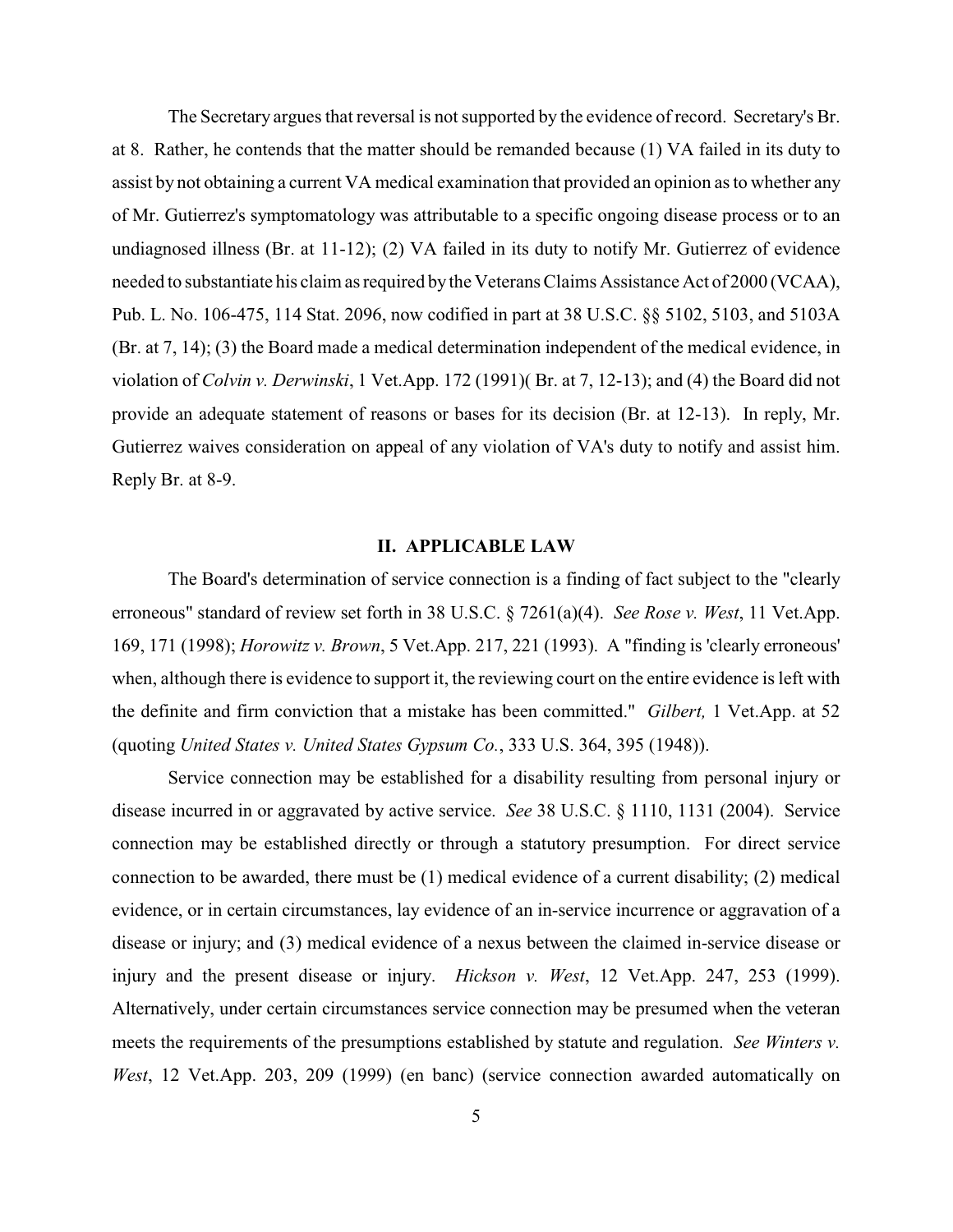presumptive basis where the veteran served in Vietnam and has one of the enumerated diseases listed in 38 C.F.R. § 3.309), *vacated and remanded on other grounds sub nom. Winters v. Gober,* 219 F.3d 1375, 1380 (Fed. Cir. 2000); *Brock v. Brown*, 10 Vet.App. 155, 162 (1997); *see also* 38 C.F.R. §§ 3.307, 3.309 (2004).

Section 1117 of title 38 of the U.S. Code provides for entitlement to compensation on a presumptive basis to a Persian Gulf War veteran who complains of having an undiagnosed illness or illnesses that are 10% or more disabling during the presumption period established by the Secretary. 38 U.S.C. § 1117(a)(1)(A) and (B). Pursuant to section  $1117(d)(2)$ , the Secretary has promulgated 38 C.F.R. § 3.317, which provides, in pertinent part:

 $(a)(1)$  Except as provided in paragraph (c) of this section, VA will pay compensation in accordance with chapter 11 of title 38, United States Code, to a Persian Gulf veteran who exhibits *objective indications* of a *qualifying chronic disability*, provided that such disability:

 (i) Became manifest either during active military, naval or air service in the Southwest Asia theater of operations during the Persian Gulf War, or to a *degree of 10[%] or more* not later than December 31, 2006; and

 (ii) By history, physical examination, and laboratory tests *cannot be attributed to any known clinical diagnosis.* 

. . . .

 (3) For purposes of this section, "objective indications of chronic disability" include both "signs," in the medical sense of objective evidence perceptible to an examining physician, and other, non-medical indicators that are capable of independent verification.

. . . .

(b) For the purposes of paragraph  $(a)(1)$  of this section, signs or symptoms which may be manifestations of undiagnosed illness or medically unexplained chronic multisymptom illness include, but are not limited to:

- (1) Fatigue
- (2) Signs or symptoms involving skin
- (3) Headache
- (4) Muscle pain
- (5) Joint pain
- (6) Neurologic signs or symptoms
- (7) Neuropsychological signs or symptoms
- (8) Signs or symptoms involving the respiratory system (upper or lower)
- (9) Sleep disturbances
- (10) Gastrointestinal signs or symptoms
- (11) Cardiovascular signs or symptoms
- (12) Abnormal weight loss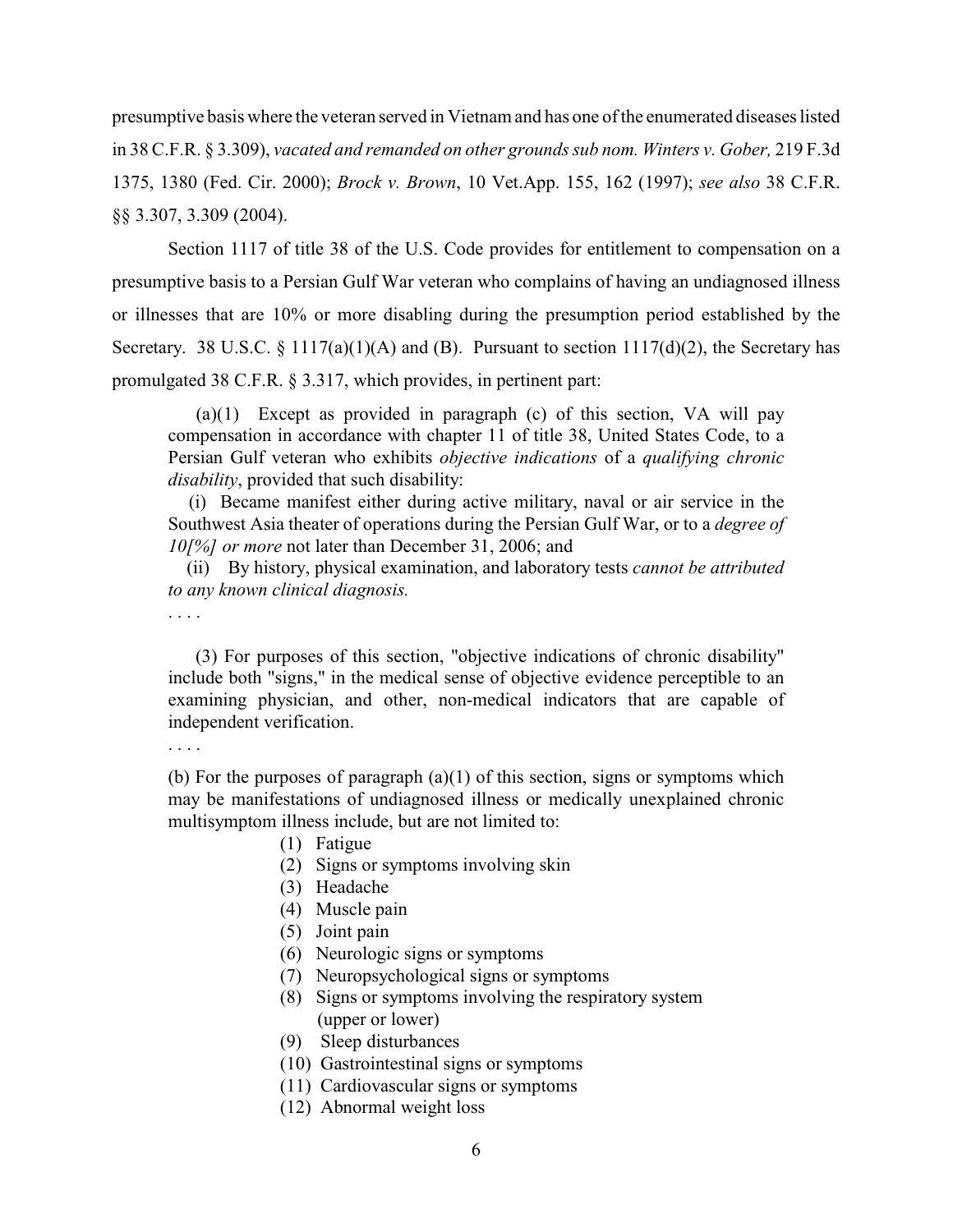(13) Menstrual disorders.

38 C.F.R. § 3.317 (2004) (emphases added); *see also* 38 U.S.C. § 1117(g). When promulgating this regulation, VA provided, inter alia, the following explanatory statement:

> The regulation does not require that physicians make such a diagnosis [of an undefined disease]. Physicians should simply record all noted signs and reported symptoms, document all clinical findings, and provide a diagnosis where possible. If the signs and symptoms are not characteristic of a known clinical diagnosis, the physician should so indicate. This conforms with the usual standards of medical practice.

> Some veterans may present with purely subjective symptoms, which, nonetheless, establish a basis for a valid claim under the provisions of this rule. We believe, however, that it is not only fair but also in keeping with Congressional intent to require some objective indication of the presence of a a chronic disability attributable to an undiagnosed illness before awarding compensation.

> Ordinarily, an objective indication is established through medical findings, i.e. "signs" in the medical sense of evidence perceptible to an examining physician. However, we also will consider nonmedical indications which can be independently observed or verified, such as time lost from work, evidence that a veteran has sought medical treatment for his or her symptoms, evidence affirming changes in a veteran's appearance, physical abilities, and mental or emotional attitude, etc. Lay statements from individuals who establish that they are able from personal experience to make their observations or statements will be considered as evidence when VA determines whether the veteran is suffering from an undiagnosed illness.

60 Fed. Reg. 6,660-63 (February 3, 1995). Manifestations of undiagnosed illnesses are presumed service connected unless there is affirmative evidence that an undiagnosed illness was not incurred in service or was instead caused by a supervening condition. *See* 38 C.F.R. § 3.317 (c)(1)(2).

Thus, in order to establish service connection under 38 U.S.C. § 1117 and 38 C.F.R. § 3.317, a claimant must present evidence that he or she is a Persian Gulf veteran who (1) exhibits objective indications; (2) of a chronic disability such as those listed in paragraph (b) of 38 C.F.R.  $\S$  3.317; (3) which became manifest either during active military, naval, or air service in the Southwest Asia theater of operations during the Persian Gulf War, or to a degree of 10% or more not later than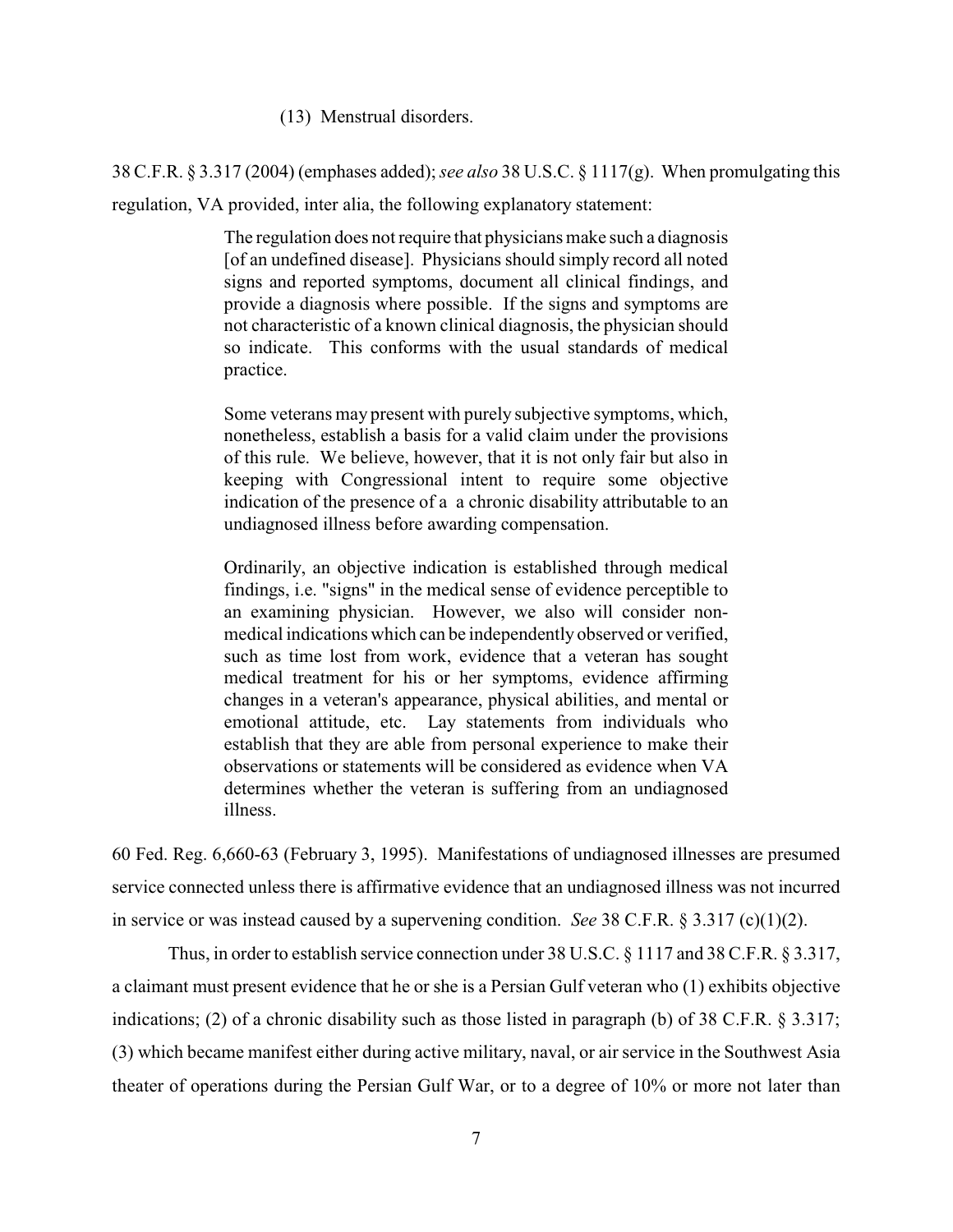December 31, 2006; and (4) such symptomatology by history, physical examination, and laboratory tests cannot be attributed to any known clinical diagnosis. 38 U.S.C. § 1117; 38 C.F.R. § 3.317(a).

The Board is required to consider all evidence of record and to consider, and discuss in its decision, all potentially applicable provisions of law and regulation. *Schafrath v. Derwinski*, 1 Vet.App. 589 (1991); *Weaver v. Principi*, 14 Vet.App. 301, 302 (2001) (per curiam order). Further, the Board is required to provide a written statement of the reasons or bases for its findings and conclusions on all material issues of fact and law presented on the record; the statement must be adequate to enable a claimant to understand the precise basis for the Board's decision, as well as to facilitate review in this Court. *See* 38 U.S.C. § 7104(d)(1); *Allday v. Brown*, 7 Vet.App. 517, 527 (1995); *Simon v. Derwinski*, 2 Vet.App. 621, 622 (1992); *Gilbert*, 1 Vet.App. at 57. To comply with this requirement, the Board must analyze the credibility and probative value of the evidence, account for the evidence that it finds to be persuasive or unpersuasive, and provide the reasons for its rejection of any material evidence favorable to the claimant. *See Caluza v. Brown*, 7 Vet.App. 498, 506 (1995) *aff'd*, 78 F.3d 604 (Fed. Cir. 1996) (table); *Gabrielson v. Brown*, 7 Vet.App. 36, 39-40 (1994); *Gilbert, supra*. Where the Board fails to meet this obligation, the Court is precluded from effectively reviewing the adjudication*. See Meeks v. Brown*, 5 Vet.App. 284, 288 (1993). Generally, when the Board's statement is inadequate, the matter will be remanded. *See Hicks v. Brown*, 8 Vet.App. 417, 422 (1995).

### **III. ANALYSIS**

## A. Mr. Gutierrez's Credibility

The Board determined that Mr. Gutierrez's subjective assertions regarding his claimed symptoms were entitled to no probative weight. R. at 16. The Board concluded in its findings of fact: "Joint and muscle pain, fatigue, dizziness, decreased vision, memory loss[,] and loss of concentration were not evident in service and the preponderance of the medical evidence fails to indicate that these disabilities are related to service or illness associated with service." R. at 3. When addressing this issue, the Board stated:

> [T]he veteran has complained of these disabilities only sporadically. He appears only to complain of these difficulties during VA examinations or when his back and foot bother him. However, during these same examinations, objective medical evidence indicating these disabilities [was] not found. In evaluations of the veteran's service-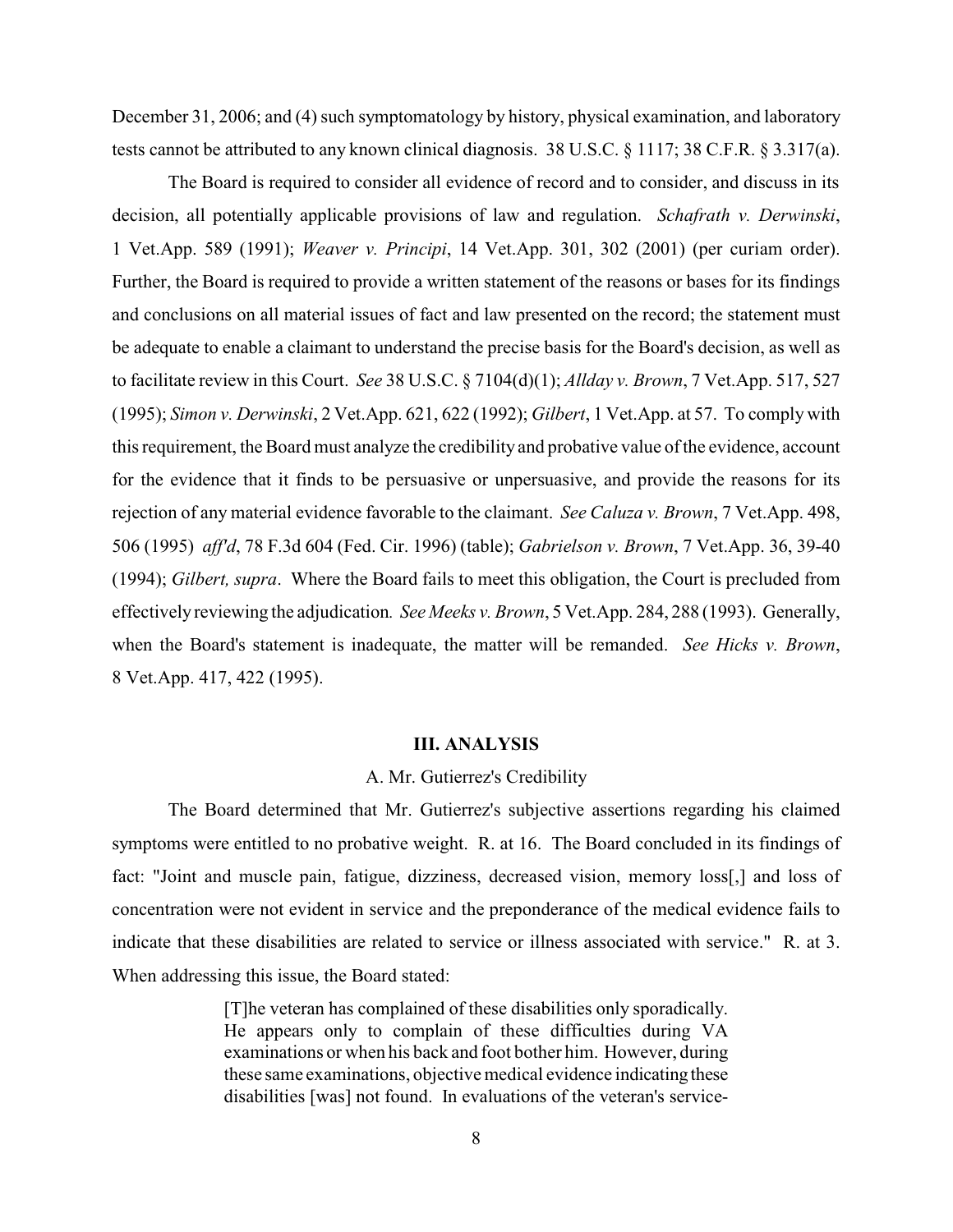connected foot disorder, the veteran makes little reference to the disabilities at issue. A review of both the private medical records and outpatient treatment report fails to indicate the alleged disabilities at issue. *The veteran's own spouse fails to note many of the veteran's alleged chronic disorders.* 

. . . .

In this case, the Board finds that the veteran's initial claims for VA compensation, the initial VA evaluations, and the veteran's initial statements to the VA following his discharge from active service (in which he fails to mention any disability associated with joint and muscle pain, fatigue, dizziness, decreased vision, memory loss, and loss of concentration) provides affirmative evidence that the undiagnosed illnesses were not incurred during his active military service. It further fundamentally undermines the veteran's credibility in that it is his central contention that he has had these disabilities over an extended period of time following his discharge from service. If this was the case, the Board finds no rational reason to believe that there would not be at least some evidence or indications in support of the veteran's contention or that the veteran would not have noted these difficulties earlier or during his initial examinations. The Board finds that these facts do not support the veteran's case.

The only evidence of record before the Board *specifically linking* the veteran's current alleged disabilities to his service or to Gulf War syndrome consist[s] of the veteran's own evidentiary assertions. Such evidence is of limited probative weight. While the veteran is competent to describe manifestations perceivable to a lay party, he is not competent to diagnose himself with disabilities and then associate those disabilities with his active service or with any form of Persian Gulf syndrome.

R. at 14-15 (emphasis added). If this were a claim for direct service connection, a nexus between Mr. Gutierrez's disabilities and his period of active service would be required. *See Caluza, supra*. In this case, however, evidence is not required "*specifically linking*" Mr. Gutierrez's disabilities to his service or the Gulf War. *See Brock, supra*. Congress has decided as a matter of policy, stemming at least in part from difficulty of proof, that, even though a Persian Gulf War veteran's symptoms may not at this time be attributed to a specific disease, the symptoms may nonetheless be related to conditions in the Southwest Asia theater of operations and, for that reason, are presumed to be service connected. *See* 38 U.S.C. § 1117; 38 C.F.R. § 3.317 (a)(1)(i). Thus, Mr. Gutierrez was not required to provide evidence linking his current conditions to events during service and the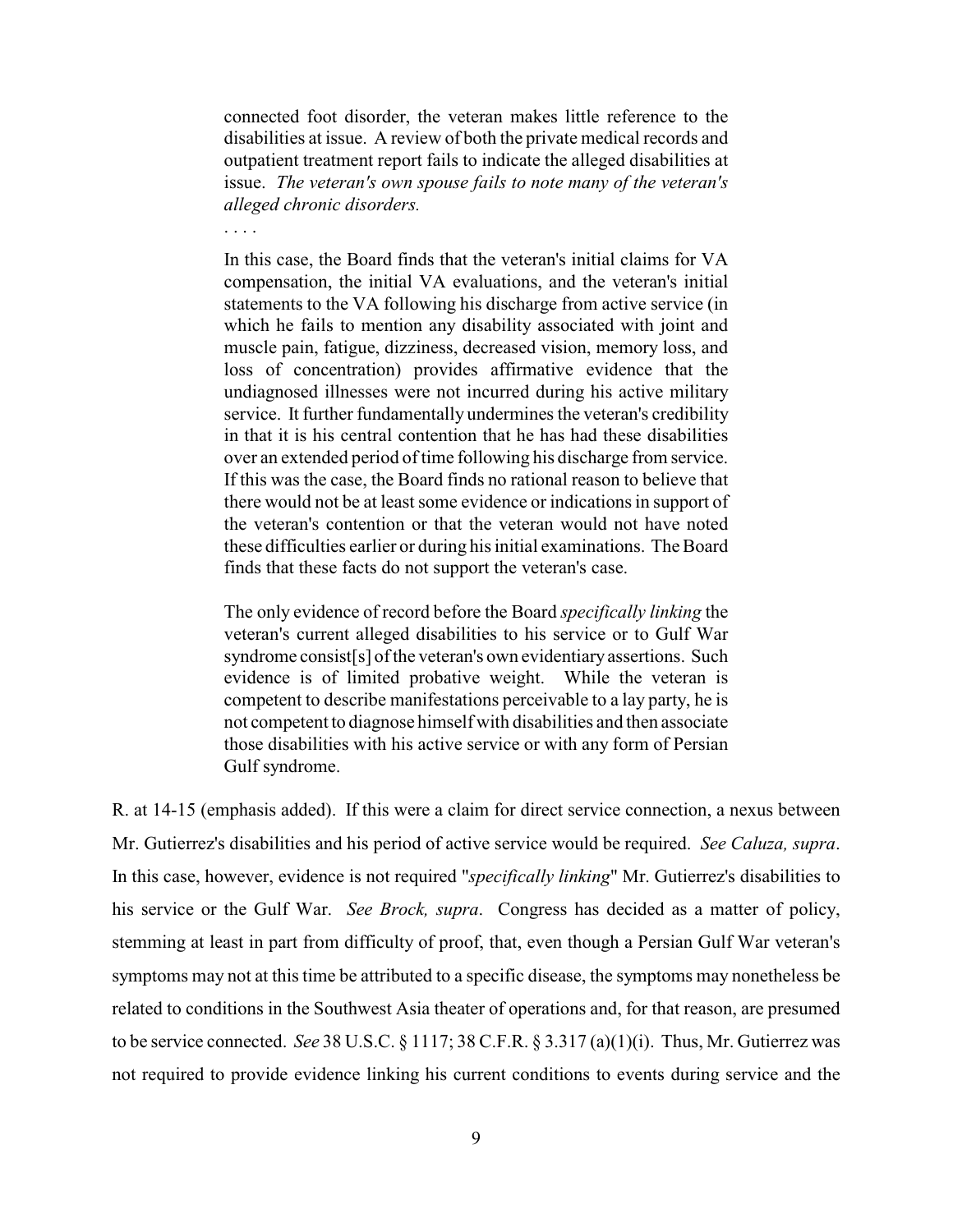Board erred by imposing such a nexus requirement. Further, as stated above, section 1117 and § 3.317 require that undiagnosed illnesses become manifest to a degree of 10% or more during the presumption period that ends on December 31, 2006. *See* 38 C.F.R.§ 3.317(a)(1)(i). Accordingly, the Board erred by failing to account for that, as well as the other factors discussed below, in determining that Mr. Gutierrez's complaints were not credible because he had not sought treatment for these conditions earlier or did not complain about them during his initial medical examinations.

The Board also found that, although Mr. Gutierrez had complained of joint and muscle pain, fatigue, dizziness, and loss of concentration, the objective medical evidence failed to show any such disabilities. R. at 15. The evidence of record reveals that Mr. Gutierrez consistently complained during VA medical examinations about fatigue, muscle and joint pain, neurologic signs or symptoms (loss of concentration and memory), and sleep disturbances. *See* R. at 98, 106-108, 125-28, 228-29, 329, 348-53, 423, 426-27. These symptoms are specifically identified by VA in its own regulation as possible manifestations of an undiagnosed illness in Gulf War veterans. *See* 38 C.F.R. § 3.317(b). Objective medical evidence is not required for an award of service connection under section 1117. Rather, only competent evidence is required with "signs in the medical sense of objective evidence perceptible to an examining physician, and other, non-medical indicators that are capable of independent verification." 38 C.F.R. § 3.317(a)(2); *see also* 60 Fed. Reg. 6,660-63 (February 3, 1995). In finding Mr. Gutierrez's subjective complaints not credible, the Board stated: "He appears to only complain of these difficulties during VA examinations or when his back and foot bother him." R. at 14. However, the Board then states: "In evaluations of the veteran's service-connected foot disorder, the veteran makes little reference to the disabilities at issue." *Id.* These are inconsistent findings, and such contradictory analysis undermines the reasoning of the Board's decision. The Board, however, determined that Mr. Gutierrez's lack of complaints regarding his joint and muscle pain, fatigue, dizziness, and loss of memory and concentration during VA medical examinations for his service-connected foot disorder was evidence against his claim. R. at 14. The Board failed to discuss adequately this evidence of record *in support* of his claim. Accordingly, the Board's decision contains flawed reasoning and lacks an adequate statement of reasons or bases.

B. Competency of Lay Persons to Provide Evidence of Symptoms

The Board found that the lay statements by Mr. Gutierrez's wife, father, and friend, were "neither competent nor probative of the issues in question." R. at 16. The Board stated: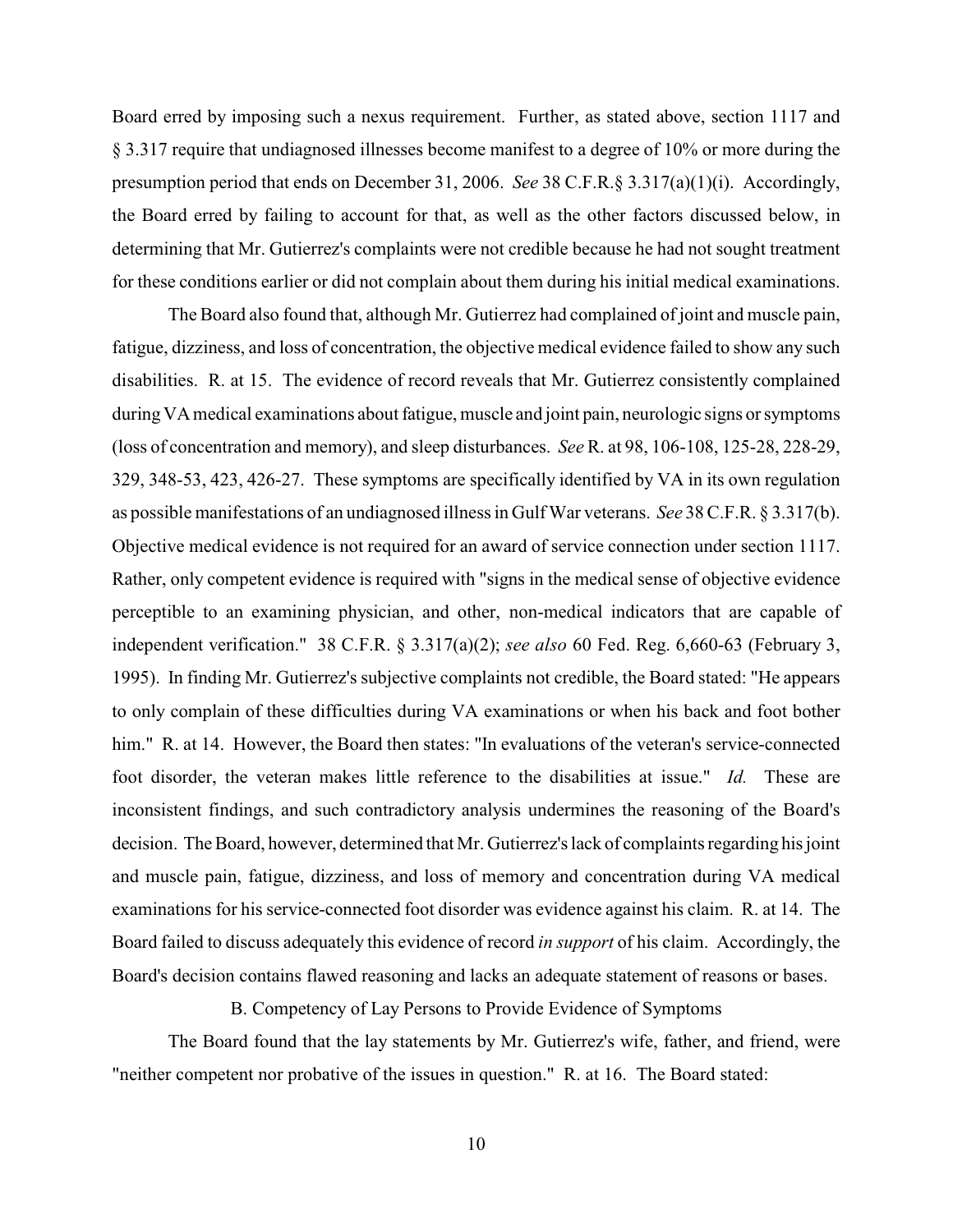The Court has made clear that a lay party is not competent to provide probative evidence as to matters requiring expertise derived from specialized medical knowledge, skill, training, or education. *Espiritu v. Derwinski*, 2 Vet.App. 492, 494-95 (1994). Consequently, the veteran's lay medical assertions to the effect that he has certain subjective disabilities and that these disabilities are related to his Persian Gulf service is neither competent nor probative of the issues in question. While the veteran is competent to testify regarding events that are alleged to have occurred, he is not competent to diagnose himself with disabilities and then diagnose the etiology of these alleged disabilities.

R. at 16. For purposes of evaluating his claim under the presumption statute and regulation, Mr. Gutierrez, as well as his wife, father, and friend, are competent to testify because his alleged symptoms of Persian Gulf War illness are capable of lay observation. *See Caluza*, *supra* (holding that where determinative issue does not require medical expertise, lay evidence alone suffices); *see also Layno v. Brown*, 6 Vet.App. 465, 469-70 (1994) (lay evidence is competent to establish features or symptoms of injury or illness). Contrary to the Board's finding that Mr. Gutierrez's wife "failed to note many of his alleged disorders" (R. at 14), Mrs. Gutierrez did describe her observations of her husband's symptoms (*see* R. at 150). She reported that she had observed a "decline in his general health" and stated that "he doesn't seem to have as much energy, tires quickly, complains of aches and pains throughout his body, and seems to forget information quickly." *Id.* The Board did not address this objective description when making its credibility conclusions. Indeed, those facts directly contradict the Board's finding regarding his credibility. Mrs. Gutierrez provided evidence of symptoms capable of lay observation. Accordingly, the Board's failure to address this correctly leaves its statement of reasons or bases inadequate. *Gilbert*, 1 Vet.App. at 57.

> C. Erroneous Application of Standard for Establishing Service Connection for Gulf War Syndrome

Under § 3.317, Mr. Gutierrez's claimed symptoms "by history, physical examination, and laboratory tests cannot be related to a known clinical diagnosis." 38 C.F.R. § 3.317(a)(1)(ii). In its decision, the Board stated:

> Rather than supporting the veteran's claim, the medical evidence obtained due to his treatment fails to support [his] case. Laboratory tests and studies have been essentially normal and the medical evidence cited by the veteran during his hearing before the Board fails to indicate an undiagnosed illness manifested by joint and muscle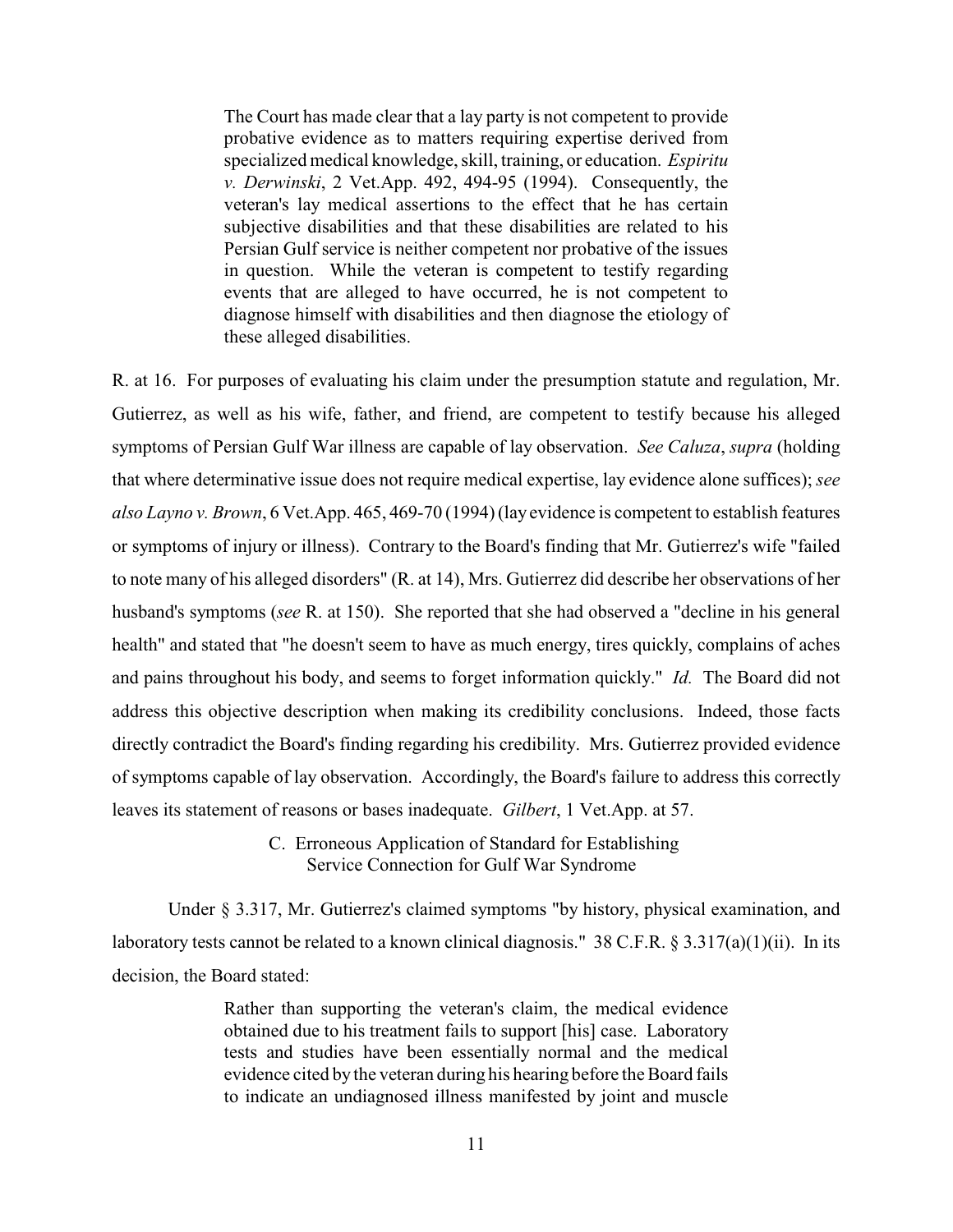pain, fatigue, dizziness, decreased vision, memory loss [,] or a loss of concentration.

R. at 15. Indeed, the medical evidence of record shows that Mr. Gutierrez complained of joint and muscle pain, fatigue, dizziness, sleep problems, and loss of concentration, but no medical examiner ever provided a medical etiology for these illnesses. As the Board correctly noted, the record on appeal does not contain evidence that Mr. Gutierrez's alleged symptoms were related to any current diagnosed disabilities or had a known etiology. R. at 1-452. However, his claimed symptoms by history, physical examination, and laboratory tests *cannot* be related to any known clinical diagnosis for compensation to be awarded under section 1117. *See* 38 C.F.R. § 3.317 (a)(1)(ii). Therefore, the Board erred by concluding that the failure of the laboratory tests and studies to diagnose an illness was evidence against Mr. Gutierrez's claim.

Mr. Gutierrez argues that reversal is appropriate; however, reversal is the appropriate remedy when the only permissible view of the evidence is contrary to the Board's decision. *See Johnson v. Brown*, 9 Vet.App. 7, 10 (1996). Where the Board has incorrectly applied the law, failed to provide an adequate statement of reasons or bases for its determinations, or where the record is otherwise inadequate, a remand is generally the appropriate remedy. *SeeFalk v. West*, 12 Vet.App. 402 (1999). In this case, the Board has made clearly erroneous findings as to certain facts relevant to the determination of service connection and has provided an inadequate statement of reasons or bases for its decision. *See* 38 U.S.C. § 7104(d)(1). The Court cannot, however, conclude from the evidence before it that the only "permissible view" is a finding of service connection. *See Johnson*, *Allday, Simon*, and *Gilbert*, all *supra*. Thus, the decision will be vacated and the matter remanded. *See Gilbert*, 1 Vet.App. at 57; *Fletcher v. Derwinski*, 1 Vet.App. 394, 397 (1991) (remand is meant to entail critical examination of justification for decision; Court expects that Board will reexamine evidence of record, seek any other necessary evidence, and issue timely, well-supported decision).

### **IV. CONCLUSION**

Based upon the forgoing analysis and the record on appeal, the Board's September 12, 2001, decision is VACATED and the matter is REMANDED for further action consistent with this opinion. On remand, the Board must provide an adequate statement of the reasons or bases for its findings and conclusions on all material issues of fact and law presented on the record, including